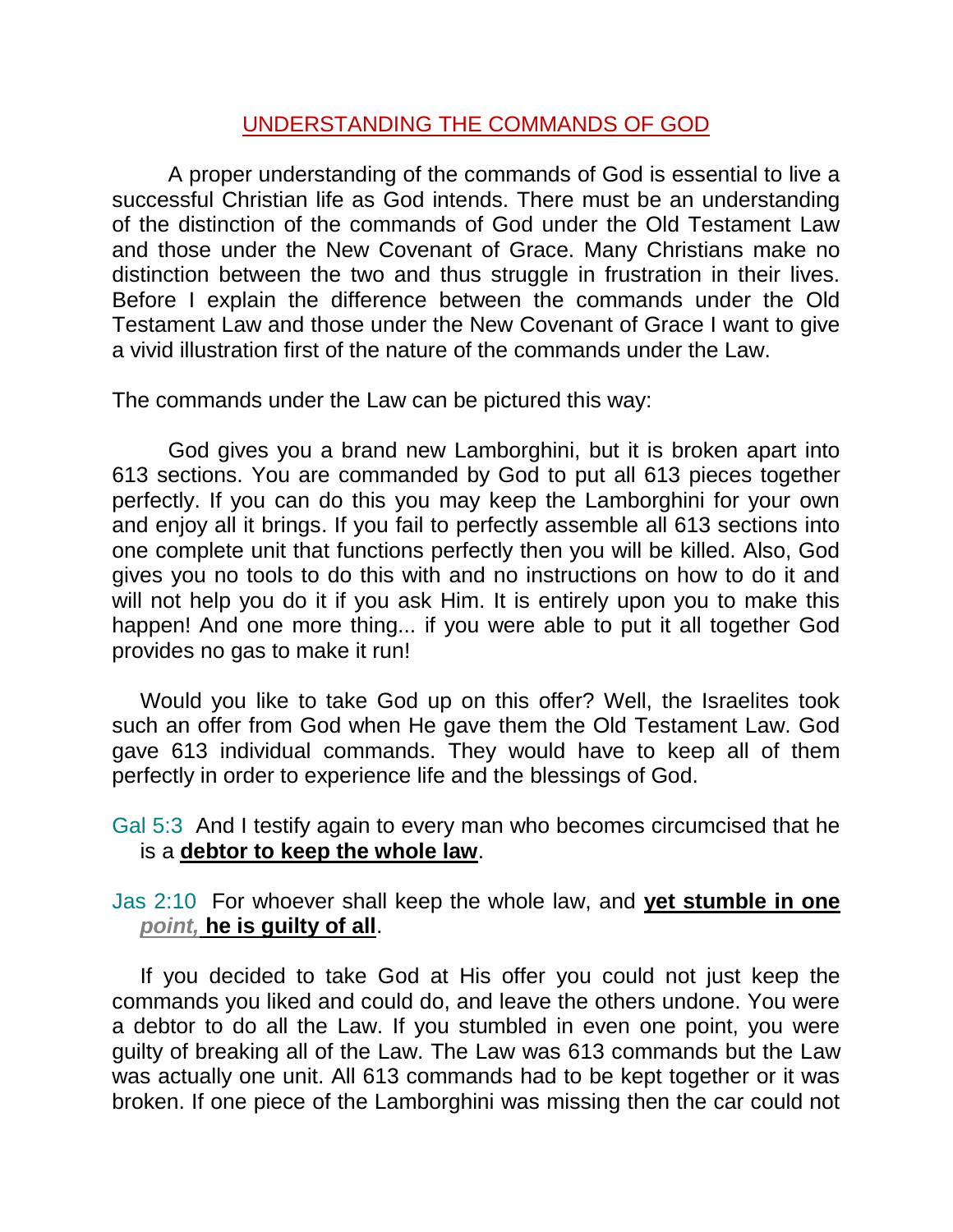function. Under the Law if you broke God's law you were deserving of death.

Rom 6:23 For the wages of sin *is* death, but the gift of God *is* eternal life in Christ Jesus our Lord.

It was the mercy of God that He allowed each person under the Law to sacrifice an innocent animal in their place when they sinned. An animal died in place of you. These sacrifices all pictured Jesus being our perfect sacrifice. He took all our sins and gave us His righteousness at the cross.

It is important to note that God offered no assistance in keeping the 613 commands. You had to do it yourself by your own will-power and resources. God gave no assistance whatsoever in keeping all the commands. You had to come up with that. **He would give you no help in keeping the Law if you asked Him. This is why there is not one single command to pray in the entire Law. Not one of the 613 commands is to pray!** From Exodus to Deuteronomy not one time does God tell the people to pray to him for assistance. The only one who prayed during this time was Moses and He prayed that God would not kill the whole bunch of them! God told the Israelites that if they would keep all of the Law then they would live.

Deu 30:16 in that I command you today to love the Lord your God, to walk in His ways, and to keep His commandments, His statutes, and His judgments, that **you may live** and multiply; and the Lord your God will bless you in the land which you go to possess.

The most the Law could do was to keep you alive if you kept it. If you failed to keep it you would be sentenced to death. The problem with the people of the Old Testament was that they were already dead spiritually but did not know it! The Law could not impart life, it could just maintain life.

Gal 3:21 Is the law then against the promises of God? Certainly not! **For if there had been a law given which could have given life**, truly righteousness would have been by the law.

Gas for the Lamborghini is like having life. It makes the car come alive. It provides the spark! The Law could not provide life. It could not give you gas! It gave no spark! Living under the Law was not difficult; it was impossible! Just like putting together the Lamborghini perfectly without any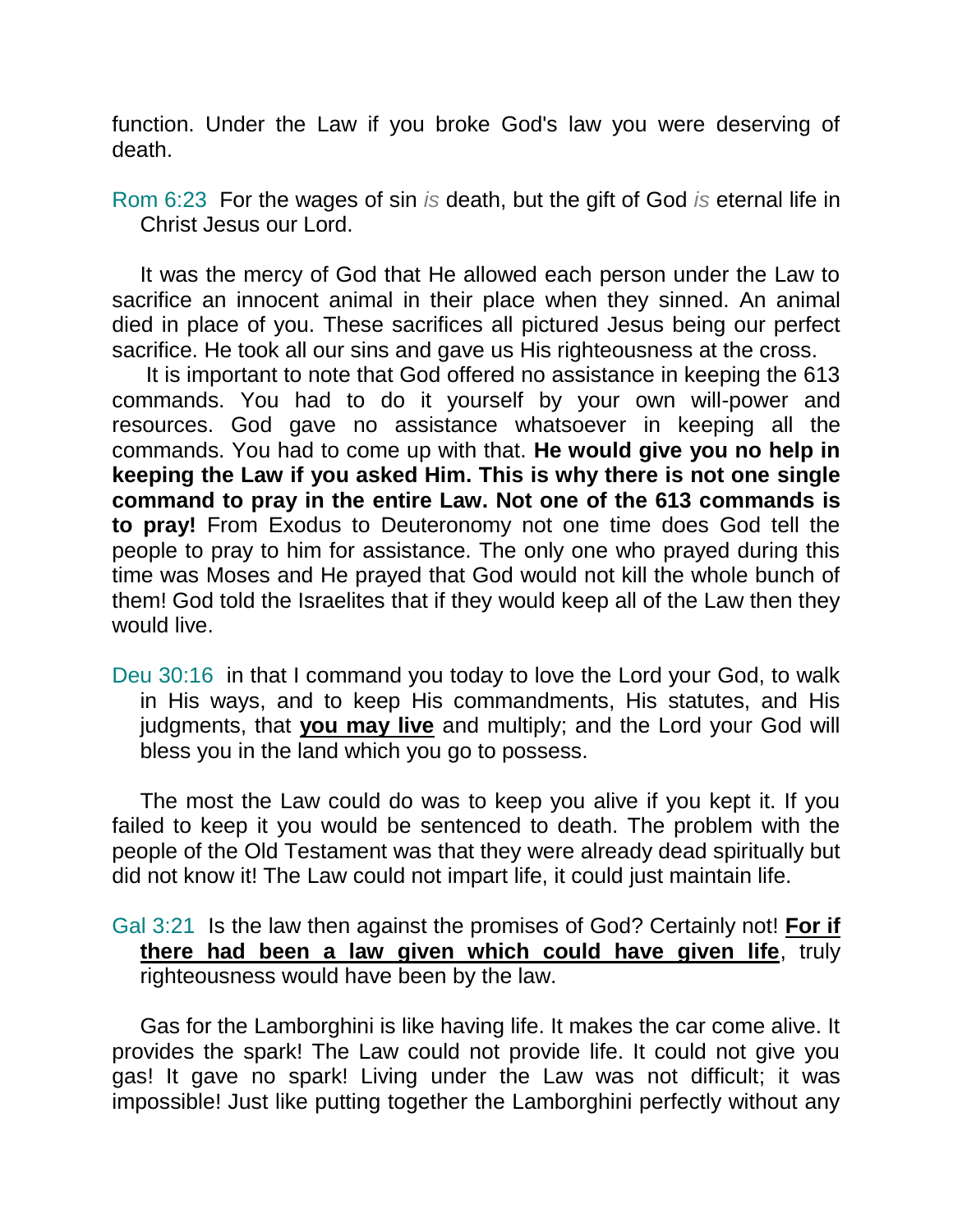tools and trying to operate it with no gas is impossible, so is trying to fulfill God's Law perfectly in order to experience His life and blessings. God has a better way- a sure way for us to experience His life and blessings.

Rom 4:16 Therefore *it is* **of faith that** *it might be* **according to grace**, so that the **promise might be sure** to all the seed, not only to those who are of the law, but also to those who are of the faith of Abraham, who is the father of us all.

God provided grace through the Lord Jesus Christ. Jesus was born of a woman born under the Law. He lived for 33 years and lived as our representative. He perfectly fulfilled all of the Law by His perfect life. When this was accomplished, Jesus went to the cross and took all our sins, trespasses, and offenses and paid for them by His shed blood. He took the wrath and penalty for them by dying in our place as the Lamb of God. We can receive Christ's perfect righteousness as a gift by our faith. **We do not achieve righteousness before God; we receive righteousness from God as a gift of grace.** 

I am now going to give an illustration of commands under the New Covenant of Grace.

Commands under the New Covenant of Grace are like this:

God gives you a brand new Lamborghini totally complete and intact with a life-time supply of gas. He gives it as a sheer gift with no strings attached. Along with this wonderful gift he gives you a complete directions manual on how to use it, operate it, and handle what has been given to you. The directions in the manual are not for the purpose of obtaining the Lamborghini, but what to do with it, how to maintain it, and what it will do for you when you operate it correctly. **The New Covenant commands are directions on how to use what has already been given to you!** Many Christians fail to see the distinction between the commands of the Old Testament and the commands of the New Testament and therefore live in failure and frustration.

There are many commands in the New Testament. They are in the imperative mood in the Greek which is the Greek command. Here are some examples-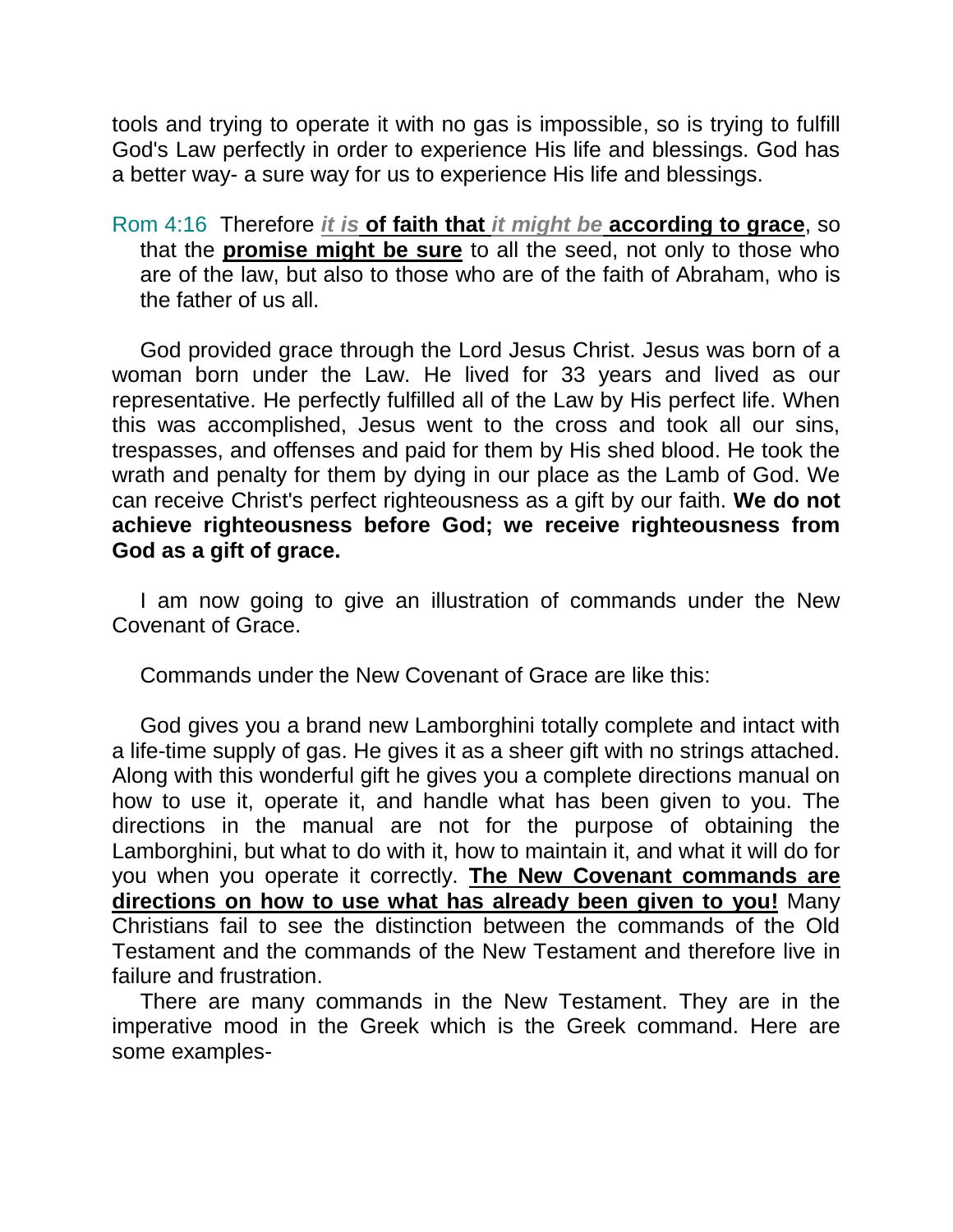- Rom 12:9 *Let* love *be* without hypocrisy. Abhor what is evil. Cling to what is good.
- Rom 12:10 *Be* kindly affectionate to one another with brotherly love, in honor giving preference to one another;
- Rom 12:11 not lagging in diligence, fervent in spirit, serving the Lord;
- Rom 12:12 rejoicing in hope, patient in tribulation, continuing steadfastly in prayer;
- Rom 12:13 distributing to the needs of the saints, given to hospitality.
- Rom 12:14 Bless those who persecute you; bless and do not curse.
- Rom 12:15 Rejoice with those who rejoice, and weep with those who weep.
- Rom 12:16 Be of the same mind toward one another. Do not set your mind on high things, but associate with the humble. Do not be wise in your own opinion.
- Rom 12:17 Repay no one evil for evil. Have regard for good things in the sight of all men.
- Rom 12:18 If it is possible, as much as depends on you, live peaceably with all men.
- Rom 12:19 Beloved, do not avenge yourselves, but *rather* give place to wrath; for it is written, "VENGEANCE IS MINE, I WILL REPAY," says the Lord.
- Rom 12:20 Therefore "IF YOUR ENEMY IS HUNGRY, FEED HIM; IF HE IS THIRSTY, GIVE HIM A DRINK; FOR IN SO DOING YOU WILL HEAP COALS OF FIRE ON HIS HEAD."
- Rom 12:21 Do not be overcome by evil, but overcome evil with good.
- Eph 4:25 Therefore, putting away lying, "LET EACH ONE OF YOU SPEAK TRUTH WITH HIS NEIGHBOR," for we are members of one another.
- Eph 4:26 "BE ANGRY, AND DO NOT SIN": do not let the sun go down on your wrath,
- Eph 4:27 nor give place to the devil.
- Eph 4:28 Let him who stole steal no longer, but rather let him labor, working with *his* hands what is good, that he may have something to give him who has need.
- Eph 4:29 Let no corrupt word proceed out of your mouth, but what is good for necessary edification, that it may impart grace to the hearers.
- Eph 4:30 And do not grieve the Holy Spirit of God, by whom you were sealed for the day of redemption.
- Eph 4:31 Let all bitterness, wrath, anger, clamor, and evil speaking be put away from you, with all malice.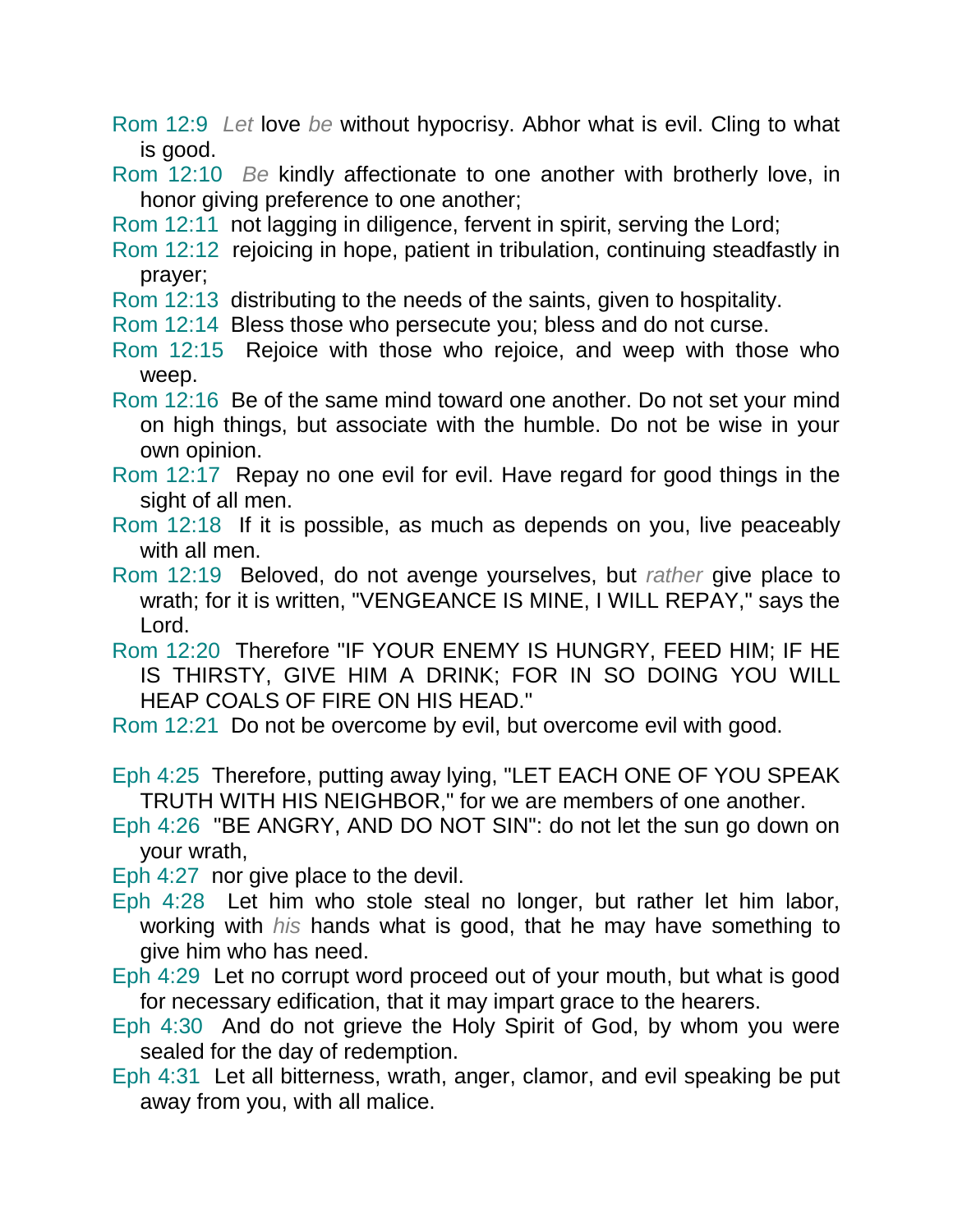- 1Th 5:15 See that no one renders evil for evil to anyone, but always pursue what is good both for yourselves and for all.
- 1Th 5:16 Rejoice always,
- **1Th 5:17** pray without ceasing,
- 1Th 5:18 in everything give thanks; for this is the will of God in Christ Jesus for you.
- 1Th 5:19 Do not quench the Spirit.
- 1Th 5:20 Do not despise prophecies.
- 1Th 5:21 Test all things; hold fast what is good.
- 1Th 5:22 Abstain from every form of evil.

Now if you did not know the distinction between Old Testament commands and New Covenant grace commands you will think you have a more strict set of rules in the New Testament than you do in the Old! It would be just as impossible to have or maintain a right standing with God and get God to bless you under the New Testament as the Old. Many Christians struggle under guilt, condemnation, fear, and failure because they do not understand the nature of these New Covenant commands. It is important to note that in the New Testament epistles [letters to the church] that each book can be divided up into two parts. The **FIRST** part of each letter describes what God has done for us and given to us because we are in Christ. It describes the gift of grace given to us when we got saved. It reveals to us the Lamborghini given to us [Christ and His righteousness]. This is an indescribable gift. The **SECOND** half of each letter tells you what to do with what has been given to you. It gives you directions on how to use the grace given to you. We are told to love others because the love of God has already been shed abroad in our hearts by the Spirit of God. **The commands are given not for us to obtain grace, but they are given as directions on how to use the grace given to us.** We have been given life, righteousness, and the blessings of God freely by the finished work of Christ.

- Eph 1:3 Blessed *be* the God and Father of our Lord Jesus Christ, who has blessed us with every spiritual blessing in the heavenly *places* in Christ,
- 2Pe 1:3 as His divine power has given to us all things that *pertain* to life and godliness, through the knowledge of Him who called us by glory and virtue,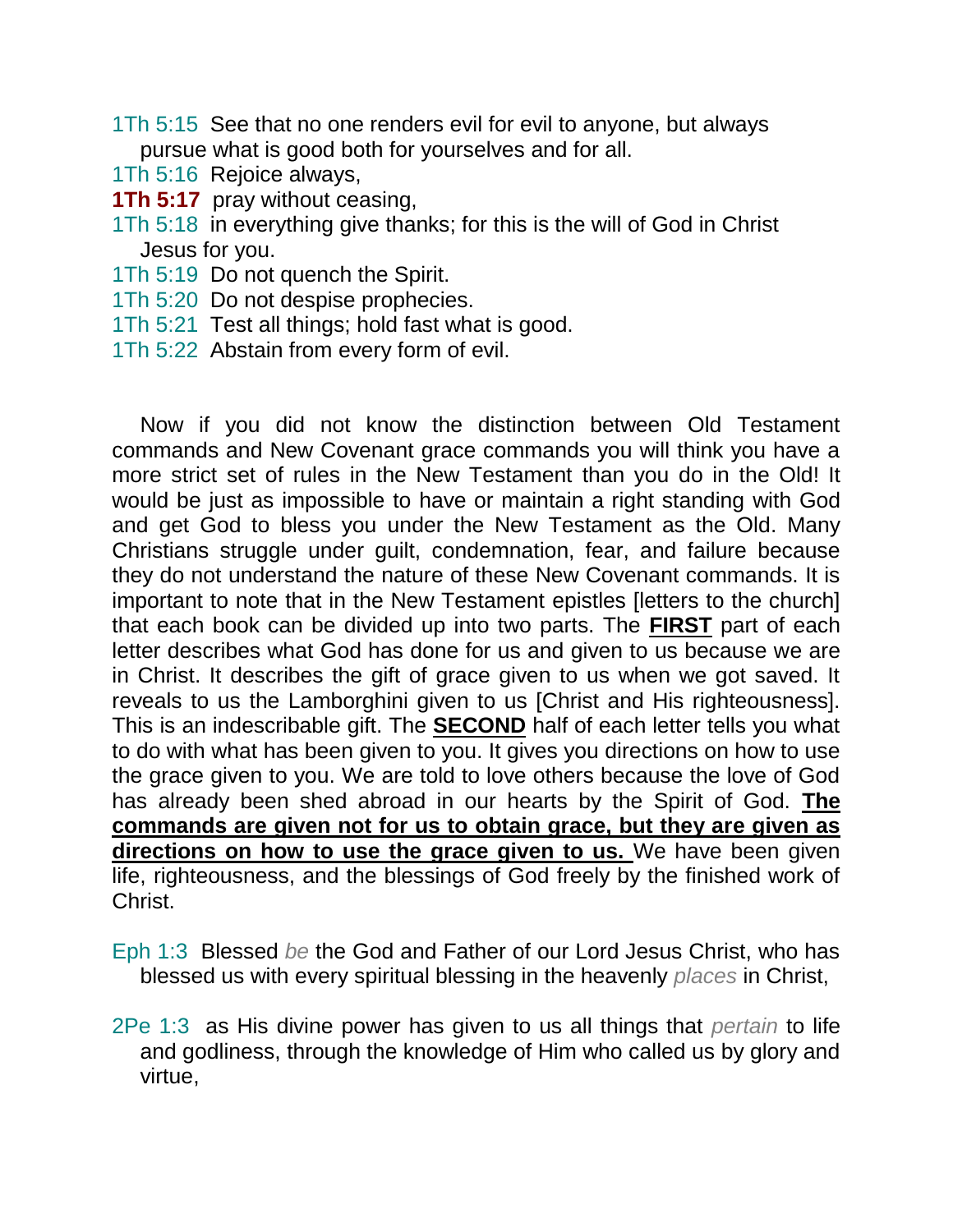God in the New Covenant gives us a Lamborghini and then tells us how and where to drive it! He provides a never ending supply of gas to empower the Lamborghini. All you have to do is get in and drive it! It does all the work! If we trust in Christ, He will live His life in and through us! [Gal. 2:20]

God makes things simple in the New Covenant. God took all the various commands in the New Testament letters and boiled them down to one command.

1Jn 3:23 And this is **His commandment**: that we should **believe on the name of His Son Jesus Christ** and love one another, as He gave us commandment.

God boils down the commandments to one single commandment-Believe on the name [person and finished work] of His Son Jesus Christ and love one another. It is interesting to note it is called His commandment [singular] but lists two - believe and to love. **Actually loving others and all other commands will be fulfilled by trusting in Christ who lives within us**. As we trust in Christ who is Love to love FOR us we will be able to live a supernatural love walk. When we love others we will keep all the moral laws of God. However, we must have Christ to have this love. One day an expert in the Law come to Christ and he asked Jesus was the most important commandment was. Jesus asked him for his opinion. He said to him.

**Luk 10:27** So he answered and said, "'YOU SHALL LOVE THE LORD YOUR GOD WITH ALL YOUR HEART, WITH ALL YOUR SOUL, WITH ALL YOUR STRENGTH, AND WITH ALL YOUR MIND,' and 'YOUR NEIGHBOR **AS YOURSELF**.'"

Luk 10:28 And He said to him, "You have answered rightly; **do this and you will live."**

This lawyer said to love God with all your being and to love others as **YOURSELF**. His focus was on our ability to love God perfectly and to love others with the love we have within and for **ourself**. Jesus said to the mando this and you will live! He told him what the Law said. If you can do this on your own, then you will live. But the problem was that this man could not do this himself. He did not have the right kind of love to love God perfectly and to love others. God calls us to higher place in the New Covenant. We are not called to love God with our own love or others as **OURSELF**.